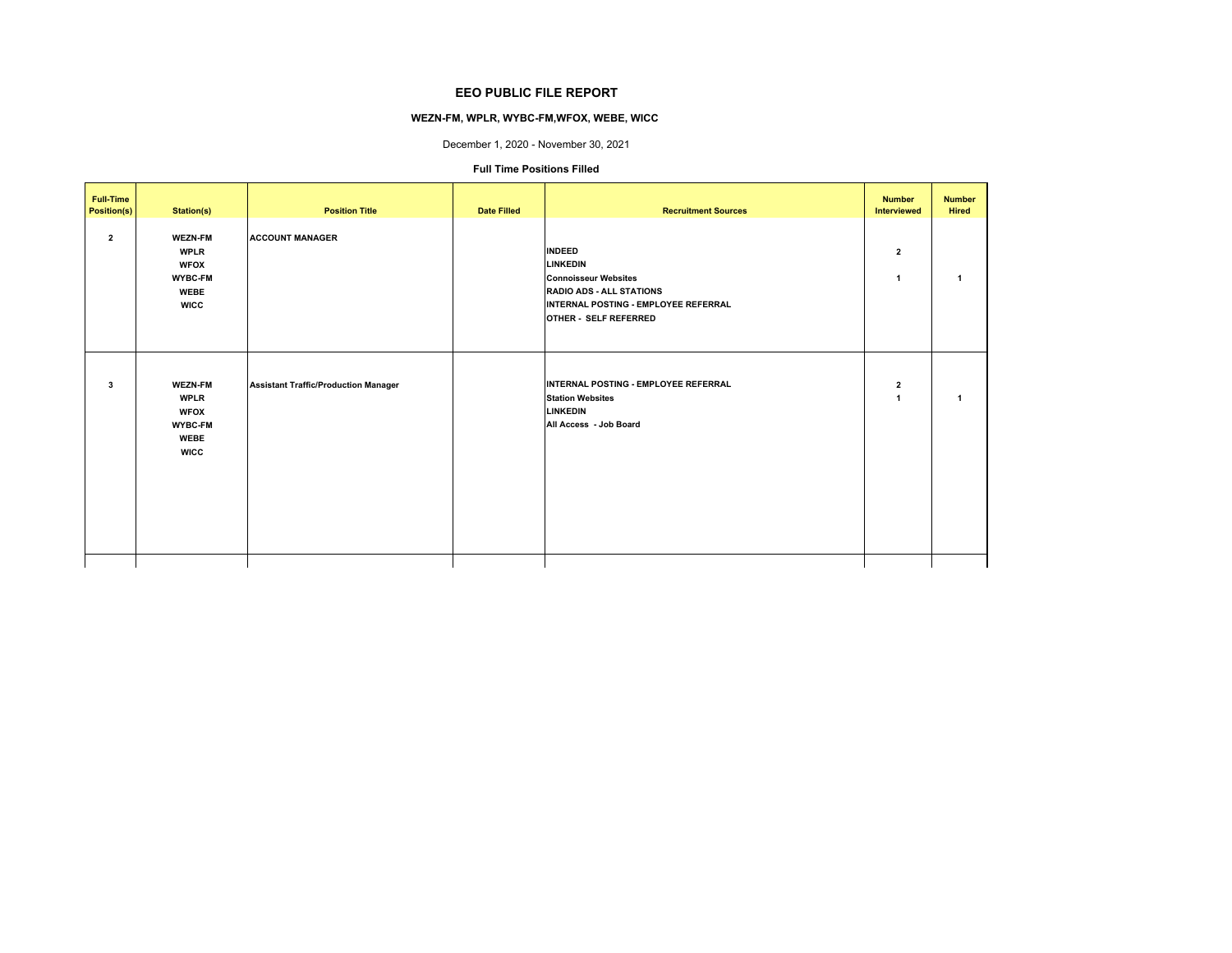# **RECRUITMENT SOURCES**

# **WEZN-FM, WPLR, WYBC-FM, WFOX, WEBE, WICC**

December 1, 2020 - November 30, 2021

| No.            | <b>Recruitment Source</b>                                                              | Contact                                                  | <b>Entitled to</b><br><b>Notification</b> |
|----------------|----------------------------------------------------------------------------------------|----------------------------------------------------------|-------------------------------------------|
| 1              | Company: EEO Mailing List (attached)<br>Address:                                       | Name: EEO Mailing List (attached)<br>Phone:              | Y                                         |
| $\overline{2}$ | <b>Company: Connoisseur Websites</b><br>Address:                                       | Name:<br>Phone: 203-783-8200                             | Y                                         |
| 3              | <b>Company: Radio Advertising</b><br>Address: WEZN-FM, WPLR, WYBC-FM, WFOX, WEBE, WICC | Name: Kristin Okesson<br>Phone: 203-783-8200             | N                                         |
| 4              | <b>Company: WEBSITE</b><br>Address: WEZN-FM, WPLR, WYBC-FM, WFOX, WEBE, WICC           | Name: Meghan Boyd<br>Phone: 203-783-8229                 | N                                         |
| 5              | Company: Allaccess.com<br>Address: 2130 Sawtelle Boulevard, Los Angeles, CA 90025      | Name: Matt Parvis - Sales Manager<br>Phone: 310-914-0015 | N                                         |
| 6              | Company: Craigslist.com<br>Address:                                                    | Name: Craigslist A/R<br>Phone: 415-566-6934              | N                                         |
| $\overline{7}$ | Company: Employee Referral<br>Address:                                                 | Name: various<br>Phone:                                  | N                                         |
| 8              | <b>Company: Client Referral</b><br>Address:                                            | Name: various<br>Phone:                                  | N                                         |
| 9              | <b>Company: Internal Posting</b><br>Address:                                           | Name:<br>Phone:                                          | v                                         |
| 10             | Company: Career Builder<br>Address: Jim.Goff@careerbuilder.com                         | Name: Jim Goff<br>Phone: 770-349-2459                    | N                                         |
| 11             | Company: LINKEDIN                                                                      | <b>NAME</b> ; various                                    | N                                         |
|                | Company: RAMP                                                                          | Name: various                                            | N                                         |
| 12             | <b>Company: Society of Broadcasting Engineers Website</b><br>Address:                  | Name:                                                    | N                                         |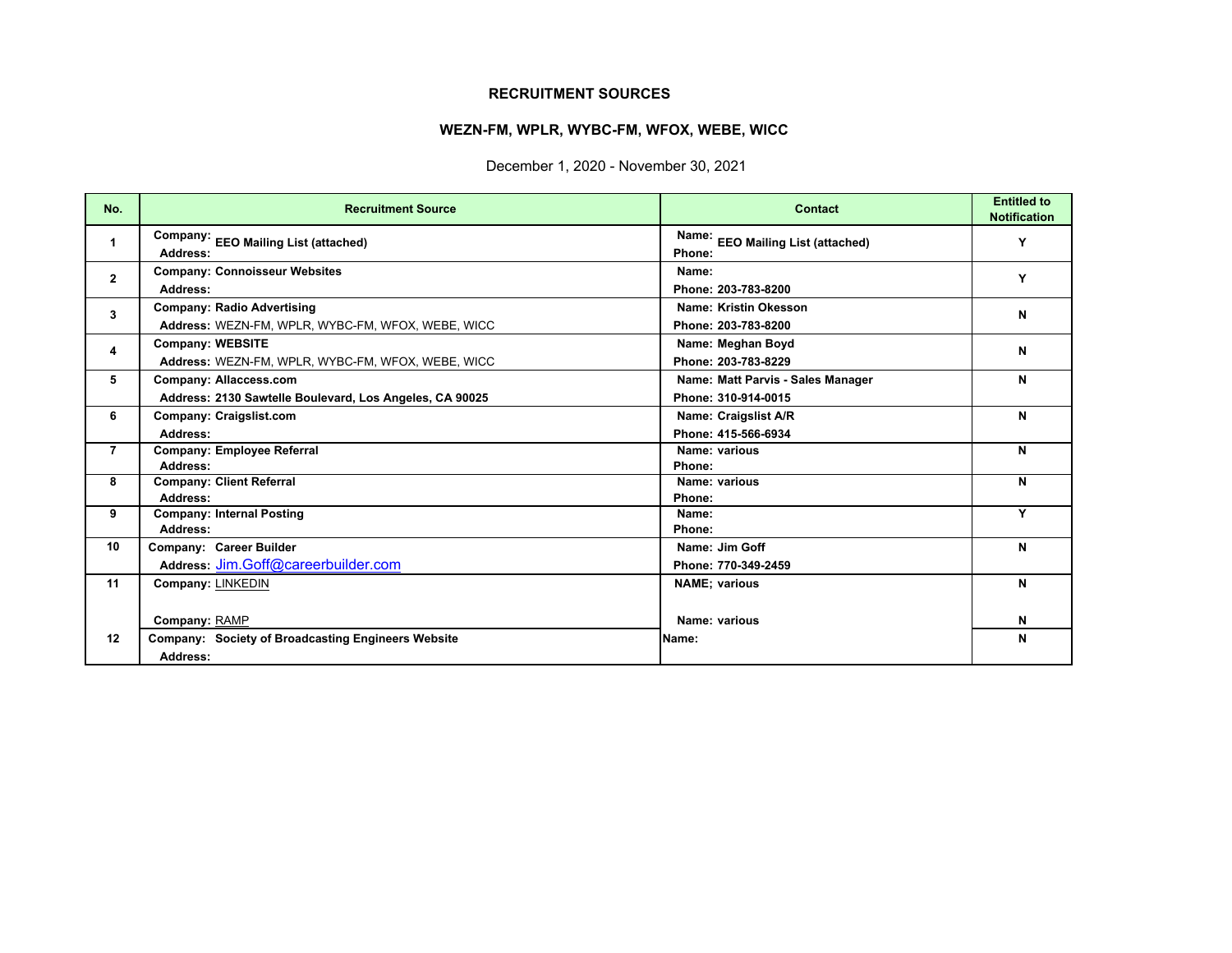# EEO MAILING LIST<br>WEZN-FM, WPLR, WYBC-FM, WFOX, WEBE, WICC **CONNOISSEUR MEDIA - MILFORD, CT**

**December 1, 2020 - November 30, 2021**

| <b>Contact</b><br><b>FIRST</b> | <b>LAST</b>             | <b>COMPANY</b>                                                             | <b>Address 1</b>                                        | <b>Address 2</b>       | City                        | <b>State</b>           | Zip            | Phone                            | email                                        |
|--------------------------------|-------------------------|----------------------------------------------------------------------------|---------------------------------------------------------|------------------------|-----------------------------|------------------------|----------------|----------------------------------|----------------------------------------------|
| Simone                         | Mason                   | A Different Perspective, Inc.                                              | <b>Whitneyville Station</b>                             | <b>Suite 6653</b>      | Hamden                      | СT                     | 06517          | (203)-288-8375                   |                                              |
| Shannon McCann                 | <b>Ellen Econs ACES</b> |                                                                            | 60 United Drive                                         |                        | North Haven                 | СT                     | 06473          |                                  |                                              |
| Pradnya                        | Joshi                   | Asian American Journalists Assoc.                                          | 235 Pinelawn Road                                       |                        | Melville                    | LI                     | 11747          | (631) 843-4000                   |                                              |
|                                |                         | <b>Bethel AME</b>                                                          | 110 Grove Street                                        |                        | Bridgeport                  | CT                     | 06604          |                                  |                                              |
|                                |                         | <b>Black Rock Library</b>                                                  | 2705 Fairfield Avenue                                   |                        | Bridgeport                  | CT                     |                | 06605-3043 (203) 576-7427        |                                              |
| Sandeep                        | Tibrewal                | Bullard Havens Voc-Tech School                                             | <b>Adult Education Department</b>                       | 500 Palisade Avenue    | Bridgeport                  | CT                     | 06610          | (203) 579-6314                   | sandeep.tibrewal@ct.gov                      |
| Kathleen                       | Lubrica                 | <b>Butler Business School</b>                                              | 2710 North Avenue                                       |                        | Bridgeport                  | СT                     | 06604          | (203) 333-3601                   |                                              |
|                                |                         | Cardinal Shehan Center                                                     | Job Placement Office                                    | 1494 Main Street       | Bridgeport                  | CT                     | 06604          | (203) 336-4468                   |                                              |
| Marvin                         | Reed                    | Hofstra University                                                         | Career Center                                           | 140 Hofstra University | Hempstead                   | NY                     |                | 11549-1400516-463-6060           |                                              |
| Caren                          | Lang                    | Community Action Agency                                                    | Job Placement Office                                    | 781 Whalley Avenue     | New Haven                   | СT                     | 06515          | (203) 387-7700                   | clang@caanh.net                              |
| Tamara                         | Simpson                 | Easter Seals/Goodwill                                                      | 95 Hamilton St                                          |                        | New Haven                   | <b>CT</b>              | 06510          | 203-777-2000                     |                                              |
|                                |                         | Fairfield Library                                                          | 1080 Old Post Road                                      |                        | Fairfield                   | CT<br><b>CT</b>        |                | 06430-5905 (203) 256-3155        |                                              |
|                                |                         | Fairfield Woods Branch Library                                             | 1147 Fairfield Woods Road                               |                        | Fairfield                   | <b>CT</b>              |                | 06432-3249 (203) 255-7307        |                                              |
| Phyliss<br>Career Services     | Rollinson               | First Congregational Church<br>Gateway Community Technical College         | Park & Lewis<br>Long Wharf Campus                       |                        | Norwalk<br>New Haven        | <b>CT</b>              | 06851<br>06511 | 203-847-9551<br>(203) 234-3325   | fcthegreen@snet.net                          |
| <b>Career Services</b>         |                         |                                                                            |                                                         |                        | New Haven                   | <b>CT</b>              | 06473          | (203) 234-3325                   |                                              |
| Novellete                      | Peterkin                | Gateway Community Technical College<br>George Washington Carver Foundation | North Haven Campus<br>7 Academy Street                  |                        | Norwalk                     | <b>CT</b>              | 06850          | 203-838-4305                     |                                              |
| Christina                      | Franzese                | Goodwill Industries of Western CT                                          | 165 Ocean Terrace                                       | P.O. Box 3366          | Bridgeport                  | <b>CT</b>              | 06605          | (203) 581-5319                   | cfranzese@goodwillct.org                     |
| Vanessa                        | Johnson                 | Grayling Associates, Inc.                                                  | <b>Publication Department</b>                           | 699 Bloomfield Avenue  | Bloomfield                  | <b>CT</b>              | 06002-2462     | 860-286-7076                     |                                              |
| Reginald                       | Walker                  | Hall Neighborhood House                                                    |                                                         | 52 George Pipkin's Way | Bridgeport                  | <b>CT</b>              | 06604          | 203-345-2027                     | walker@hallhouse.org                         |
| Nadine                         | Krohley                 | Housatonic Community College                                               | Career Services                                         | 900 Lafayette Blvd.    | Bridgeport                  | <b>CT</b>              | 06604          | (203) 332-5000                   | nkrohley@hcc.commnet.edu                     |
|                                |                         | Jewish Center for Community Service                                        | 4200 Park Avenue                                        |                        | Bridgeport                  | CT                     | 06604          | (203) 372-6567                   |                                              |
| Sue                            | Rosen                   | Jewish Federation of Greater New Haven 360 Amity Road                      |                                                         |                        | Woodbridge                  | CT                     | 06526          |                                  |                                              |
| Madeline                       | Primeau                 | JobLink, Inc.                                                              | 75 Washington Ave                                       |                        | Bridgeport                  | CT                     |                | 06604-3802 (203) 333-5129        |                                              |
| Richard                        | Bishop                  | Messiah Baptist Church                                                     | 210 Congress Street                                     |                        | Bridgeport                  | СT                     | 06604          |                                  |                                              |
| Donna                          | Smith                   | Middletown Ct. Works                                                       | 645 So. Main St                                         |                        | Middletown                  | CT                     | 06457          |                                  |                                              |
| Michael                        | McKinley                | <b>NAB</b>                                                                 | <b>Employment Clearing House</b>                        | 1771 N. Street NW      | Washington                  | DC                     | 20036          | 202-429-5413                     |                                              |
| <b>Career Services</b>         |                         | National Assoc. of Black College Broadca P.O. Box 3191                     |                                                         |                        | Atlanta                     | GA                     | 30302          |                                  |                                              |
| Faye                           |                         | National Assoc. of Hispanic Journalists                                    | 1193 National Press Building                            |                        | Washington                  | DC                     | 20045          | (202) 662-7145                   |                                              |
|                                |                         | National Associates of His. Journalists                                    | 529 14th Street, NW                                     |                        | Washington                  | DC                     | 20045          |                                  |                                              |
|                                |                         | National Association of Black Journalist                                   | 8701-A Adelphi Road                                     |                        | Hyattsville                 | <b>MD</b>              | 20783          | 301-445-7100                     |                                              |
| <b>Career Services</b>         |                         | National Urban League                                                      | 120 Wall Street                                         | 7th Floor              | New York                    | NY                     |                | 10005-3902 (212) 558-5300        |                                              |
| Patrick                        | Boland                  | <b>NCC Technical School</b>                                                | West Campus, Room B-6                                   | 188 Richards Avenue    | Norwalk                     | CT                     | 06854          | 203-857-7060                     |                                              |
| Carrie                         | Tate                    | <b>NEON</b>                                                                | 165 Flax Hill Rd.                                       |                        | Norwalk                     | СT                     | 06854          | (203) 854-1800                   |                                              |
| Ralph                          | Mastrony                | <b>NEON</b>                                                                | 98 S. Main St                                           |                        | Norwalk                     | CT                     | 06854          |                                  |                                              |
| Barbara                        | Timmey                  | New Haven Family Alliance                                                  | 370 James St                                            |                        | New Haven                   | <b>CT</b>              | 06513          |                                  |                                              |
| Kathie                         | Hurley                  | New Haven Free Public Library                                              | 133 Elm Street                                          |                        | New Haven                   | <b>CT</b>              |                | 06510-2057203-946-8125           | khurley@nhfpl.org                            |
| Gabor                          | Kautzner                | New Haven Veterans Center                                                  | 141 Captain Thomas Blvd.                                |                        | West Haven                  | CT                     | 06516          | 203-932-9899                     | gabor.kautzner@va.gov                        |
|                                |                         | Newfield Library                                                           | 1230 Stratford Avenue                                   |                        | Bridgeport                  | CT                     | 06607-1325     |                                  |                                              |
|                                |                         | Old Mill Library                                                           | 1677 East Main Street                                   |                        | Bridgeport                  | CT                     |                | 06608-1155 (203) 576-7634        |                                              |
| Christa                        | Homola                  | Permanent Comm. on the Status of W.                                        | 18 Trinity Street                                       | 2nd Floor              | Hartford                    | СT                     |                | 06106-1628860-240-8300           |                                              |
|                                |                         | Workforce Alliance                                                         | 560 Ella Grasso Blvd.                                   |                        | New Haven                   | CT<br>СT               | 06519          | (203) 624-1493                   |                                              |
| Deanna                         | Fiorention              | Sacred Heart University                                                    | Career Services                                         | Park Avenue            | Fairfield                   | CT                     | 06430<br>06437 | (203) 365-7644                   |                                              |
| Jesse<br>Marie                 | Corning<br>Leclere      | Sarah Employment Services<br>Shore Area Community Dev. Corp                | 245 Goose Lane<br>651 State Street                      | Suite 101              | Guilford<br>Bridgeport      | <b>CT</b>              | 06604          |                                  |                                              |
| Kevin                          | Ginyard                 | <b>SNET Custom Business Group</b>                                          |                                                         | Two Science Park       | New Haven                   | CT                     | 06511          |                                  |                                              |
| Sreenath                       | Sreenivas               | So. Asian Journalists Assoc.                                               | 2950 Broadway                                           |                        | New York                    | NY                     | 10027          | (212) 854-5979                   |                                              |
| Larry                          | Alibozek                | State of CT - BOE & Svs. for the Blind                                     | 184 Windsor Avenue                                      | Suite A                | Windsor                     | CT                     | 06095          | (860) 602-4000                   |                                              |
| Ray                            | O'Donnell               | Sterling House Community Center                                            | 2283 Main Street                                        |                        | Stratford                   | CT                     | 06497          | 203-378-2606                     | info@sterlinghousecc.org                     |
| Elaine                         | Balogh                  | Stone Academy                                                              | Career Planning                                         | 1315 Dixwell Avenue    | Hamden                      | CT                     | 06514          |                                  |                                              |
|                                |                         | <b>Stratford Library</b>                                                   | 2203 Main Street                                        |                        | Stratford                   | CT                     |                | 06615-5920 (203) 385-4161        |                                              |
| Alice                          | Deak                    | SW CT Agency on Aging                                                      | 10 Middle Street                                        |                        | Bridgeport                  | CT                     | 06604          | (203) 333-9288                   |                                              |
| Lynette                        | Wood                    | University of Bridgeport                                                   | 380 University Avenue                                   |                        | Bridgeport                  | <b>CT</b>              | 06602          | (203) 576-4466                   |                                              |
| Cathy                          | Kevault                 | University of Connecticut                                                  | Department of Carreer Services 233 Glenbrook Road, U-51 |                        | <b>Storrs</b>               | <b>CT</b>              | 06269          | 860-486-2000                     |                                              |
| Marclion                       | Shilleh                 | Urban League of Hartford                                                   | P.O. Box 320590                                         |                        | Hartford                    | CT                     |                | 06132-0590860-527-0147           |                                              |
| Pat                            | Targaglia               | Urban League of SW Fairfield Cty                                           | 46 Atlantic Street                                      |                        | Stamford                    | <b>CT</b>              | 06901          | (203) 327-5810                   |                                              |
| Lisa                           | Hoover                  | <b>Stratford Family YMCA</b>                                               | 3045 Main Street                                        |                        | Stratford                   | <b>CT</b>              | 06614          | 203-375-5844                     | lhoover@cccymca.org                          |
| Barbara                        | Vereen                  | Youth Alternatives                                                         | 80 Pond St.                                             |                        | New Haven                   | <b>CT</b>              | 06511          |                                  |                                              |
|                                |                         | YWCA of Greater Bridgeport                                                 | 735 Fairfield Avenue                                    |                        | Bridgeport                  | <b>CT</b>              | 06604          |                                  |                                              |
| Carmen                         | Rodriguez               | <b>ABCD</b>                                                                | Job Placement Office                                    | 1070 Park Avenue       | Bridgeport                  | <b>CT</b>              | 06604          | (203) 366-8241                   | carmenr@abcd.org                             |
| Claribel                       | Coreano                 | Alpha Community Services                                                   | c/o Central CT Coast YWCA                               | 651 State Street       | Bridgeport                  | СT                     | 06604          | 203-338-9018                     | coreano@cccymca.org                          |
| Julie                          | Kelly                   | CT Gay Men's Chorus                                                        | P.O. Box 8824                                           |                        | New Haven                   | <b>CT</b>              | 06532          | (203) 777-2923                   | nfo@ctgmc.org                                |
| Tim G.                         | Martelon                | CT School of Broadcasting                                                  | 80 Ferry Boulevard                                      | Suite 201              | Stratford                   | <b>CT</b>              | 06615          | 203-378-5155                     | sbstratford@gocsb.com                        |
| Kevin                          | Reese                   | CT School of Broadcasting                                                  | Radio Park                                              | 130 Birdseye Road      | Farminghton                 | <b>CT</b>              | 06032          | (860)-677-7577                   | sbfarmington@gocsb.com                       |
| Treva                          | Franks                  | CTE                                                                        | Employment & Training                                   | 34 Woodland Avenue     | Stamford                    | СT                     | 06902          | 203-327-3260                     | franks@ctecap.org                            |
| Keith                          | Fuller                  | Gateway Community Technical College                                        | 60 Sargent Drive                                        |                        | New Haven                   | <b>CT</b><br><b>CT</b> | 06516          | 203-285-2144                     | cfuller@gwcc.commnet.edu                     |
| Robert                         | Miles                   | Gateway Community Technical College                                        | 60 Sargent Drive                                        | P.O. Box 508           | New Haven                   | <b>CT</b>              | 06516<br>06854 | 203-285-2143                     | miles@gwcc.commnet.edu<br>harw@norwalkha.org |
| Emily<br>Arlene                | Hartwell<br>Anderson    | Norwalk Housing Authority<br>University of New Haven                       | 24 1/2 Monroe Street<br>300 Orange Street               |                        | South Norwalk<br>West Haven | СT                     | 06516          | (203) 838-8471<br>(203) 932-7208 | aanderson@newhaven.edu                       |
| Gerry                          | Prince                  | Southern CT State University                                               | Career Services                                         | 501 Crescent Street    | New Haven                   | СT                     | 06515          | (203) 392-6536                   | larsons6@southernct.edu                      |
| Adrian                         | Pope                    | Connecticut Job Corps Ctr.                                                 | 455 Wintergreen Avenue                                  |                        | New Haven                   | CT                     | 06515          | (203)397-3775                    | pope.adrian@jobcorps.org                     |
| Halina                         | Hollyway                | Career Resource Center Coordinator                                         | <b>UCONN-STAMFORD</b>                                   | One University Place   | Stamford                    | <b>CT</b>              |                | 06901-2315 (203) 251-9549        | halina.hollyway@uconn.edu                    |
|                                |                         |                                                                            |                                                         |                        |                             |                        |                |                                  |                                              |